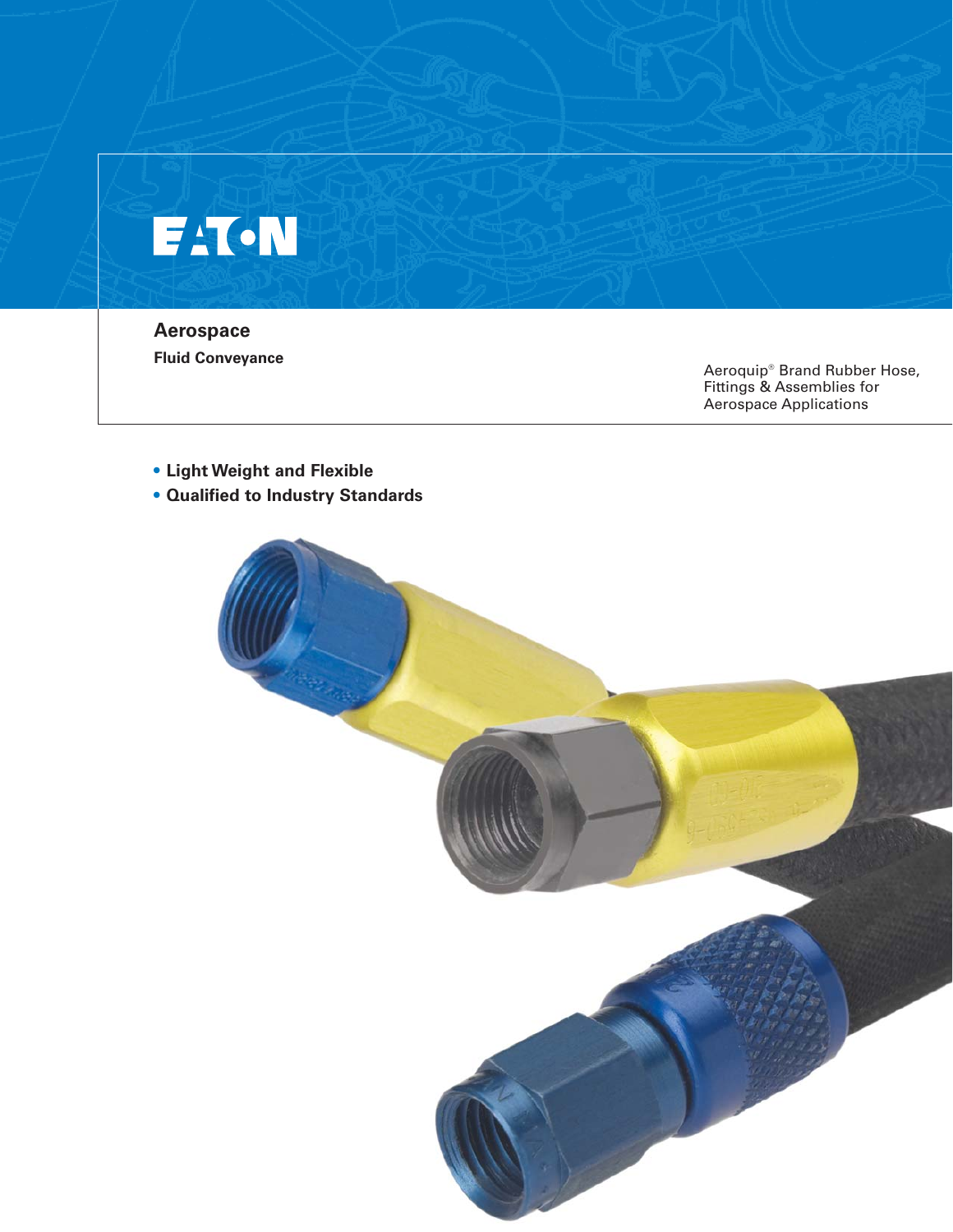# **Table of Contents**

| 306 Low Pressure Hose, Fittings and Assemblies                           | 3              |
|--------------------------------------------------------------------------|----------------|
| 303, 302A Medium Pressure Hose, Fittings and Assemblies                  | $\overline{4}$ |
| 303, 302A Medium Pressure, Flared Hose Assemblies, Sizes -4 through -10  | 5              |
| 303, 302A Medium Pressure, Flared Hose Assemblies, Sizes -12 through -32 | 5              |
| 303, 302A Medium Pressure, Flareless Fittings and Assemblies             | 6              |
| Aircraft Rubber Hose Assembly Instructions                               | $\overline{7}$ |
| Hose Cut-Off Factors                                                     | 8              |
| Rubber Hose Assembly Equipment                                           | 9              |
|                                                                          |                |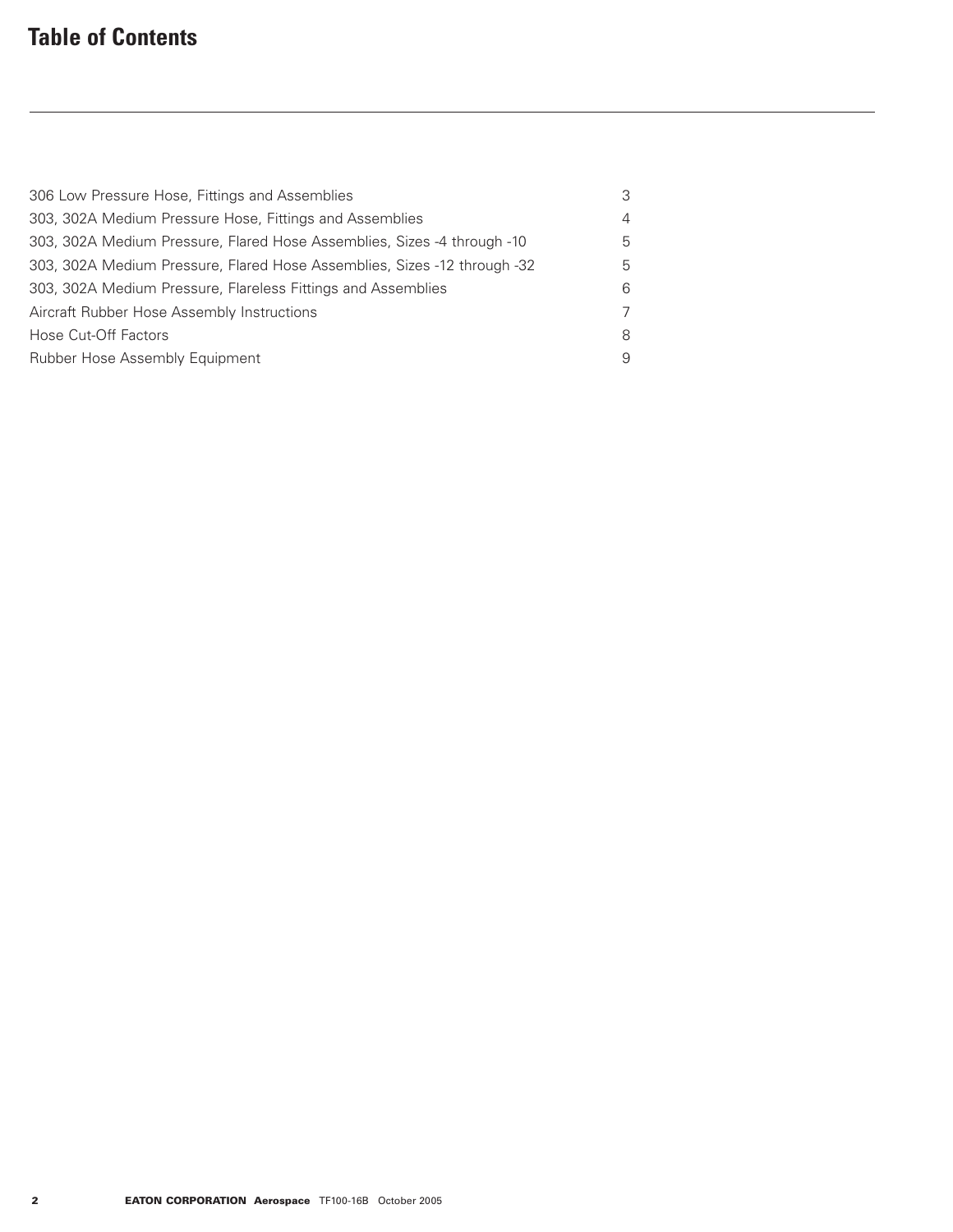# **Construction:**

- Inner Tube: seamless synthetic rubber compound
- Reinforcement: single cotton braid
- Outer Cover: synthetic rubber cover

# **Operating Temperatures:**

 $-65^\circ$  to  $+160^\circ$ F

# **Identification:**

Black cover with linear yellow indicator stripe interspersed with symbol "LP", hose manufacturer's code, size and date of manufacture (quarter year/year). Spaced 180° from this is "Aeroquip 306" in a white stipe. Markings repeated six inches apart.

# **Application:**

Air or vacuum instrument systems, automatic pilots and lines to pressure gauges used with these systems as specified in MS33620. Hose assemblies conform to AN6270. Hose conforms to MIL-DTL-5593. Fittings conform to MIL-DTL-38726 and MS27404.\*

\* Supersedes AN773



**306 Hose / M I L-DTL-5593**



| <b>COMPLETE ASSEMBLY</b><br><b>Including 471 Fittings</b> |                                    |                                                               | <b>HOSE</b>               |                             |                             |                         |                         |                                |                              |                              |  |  |  |
|-----------------------------------------------------------|------------------------------------|---------------------------------------------------------------|---------------------------|-----------------------------|-----------------------------|-------------------------|-------------------------|--------------------------------|------------------------------|------------------------------|--|--|--|
| Part No.                                                  | <b>Tube</b><br><b>Size</b><br>O.D. | Weight<br>$12''$ Ass <sup><math>\tilde{y}</math></sup> (lbs.) | Part No.                  | Hose<br><b>Size</b><br>I.D. | Hose<br><b>Size</b><br>O.D. | Max.<br>Oper.<br>P.S.I. | Min.<br>Proof<br>P.S.I. | Min.<br>Burst<br><b>P.S.I.</b> | Min.<br><b>Bend</b><br>radii | Weight<br>per inch<br>(Ibs.) |  |  |  |
| 359-2DL<br>AN6270-2-L                                     | 1/8                                | .061                                                          | 306-2<br>MIL-DTL-5593-2   | .125                        | .344                        | 300                     | 600                     | 2000                           | 2.00                         | .004                         |  |  |  |
| 359-3DL<br>AN6270-3-L                                     | 3/16                               | .080                                                          | 306-3<br>MIL-DTL-5593-3   | .188                        | .406                        | 250                     | 500                     | 1700                           | 2.00                         | .005                         |  |  |  |
| 359-4L<br>AN6270-4-L                                      | 1/4                                | .106                                                          | 306-4<br>MII-DTI-5593-4   | .250                        | .469                        | 200                     | 400                     | 1250                           | 4.00                         | .006                         |  |  |  |
| 359-6DL<br>AN6270-6-L                                     | 3/8                                | .145                                                          | 306-6<br>MIL-DTL-5593-6   | .375                        | .594                        | 150                     | 300                     | 1000                           | 4.00                         | .008                         |  |  |  |
| 359-8DL<br>AN6270-8-L                                     | 1/2                                | .236                                                          | 306-8<br>MIL-DTL-5593-8   | .500                        | .750                        | 150                     | 250                     | 750                            | 6.00                         | .012                         |  |  |  |
| 359-10DL<br>AN6270-10-L                                   | 5/8                                | .292                                                          | 306-10<br>MIL-DTL-5593-10 | .625                        | .875                        | 150                     | 250                     | 700                            | 6.00                         | .014                         |  |  |  |

Flared AN818 Swivel Nut

- 359 Assembly AN6270
- To mate with MS33656, MS33657, AS4395, AS4396

#### **HOSE FITTING SOCKET Part No. Dim. A Dim. B Part No. Dim. F Max. Dim. K Min. Dim. H Dim. M Max. Dim. N 471-2D** MS27404-2D\* **471-3D** MS27404-3D **471-4D** MS27404-4D **471-6D** MS27404-6D<sup>\*</sup> **471-8D** MS27404-8D .88 1.00 1.04 1.15 1.37 .40 .44 .47 .54 .67 **213-2D 213-3D 213-4D 213-6D 213-8D** .531 .562 .625 .650 .800 .453 .516 .578 .703 .891 .059 .122 .169 .294 .388 .375 .438 .563 .688 .875 .436 .509 .654 .798 1.014 **Dim. C** .34 .32 .35 .38 .43 **Weight (lbs.)** .008 .012 .020 .029 .054 **Part No. 231-2D 231-3D 231-4D 231-6D 231-8D NIPPLE NUT Part No. 290-2D 290-3D 290-4D 290-6D 290-8D** 5/16 - 24 3/8 -24 7/16 -20 9/16 -18 3/4 -16 **Thread T**

All dimensions in inches.

1.57

.72

.51

.072

**213-10D**

.950

.953

**231-10D**

.481

**290-10D**

1.000

1.158

\* Supersedes AN773.

**471-10D** MS27404-10D<sup>\*</sup>



# **Material & Finish:**

Nut, nipple and socket are anodized aluminum. All materials and finishes conform to applicable specifications for end fittings used in aircraft fluid systems.



7/8 -14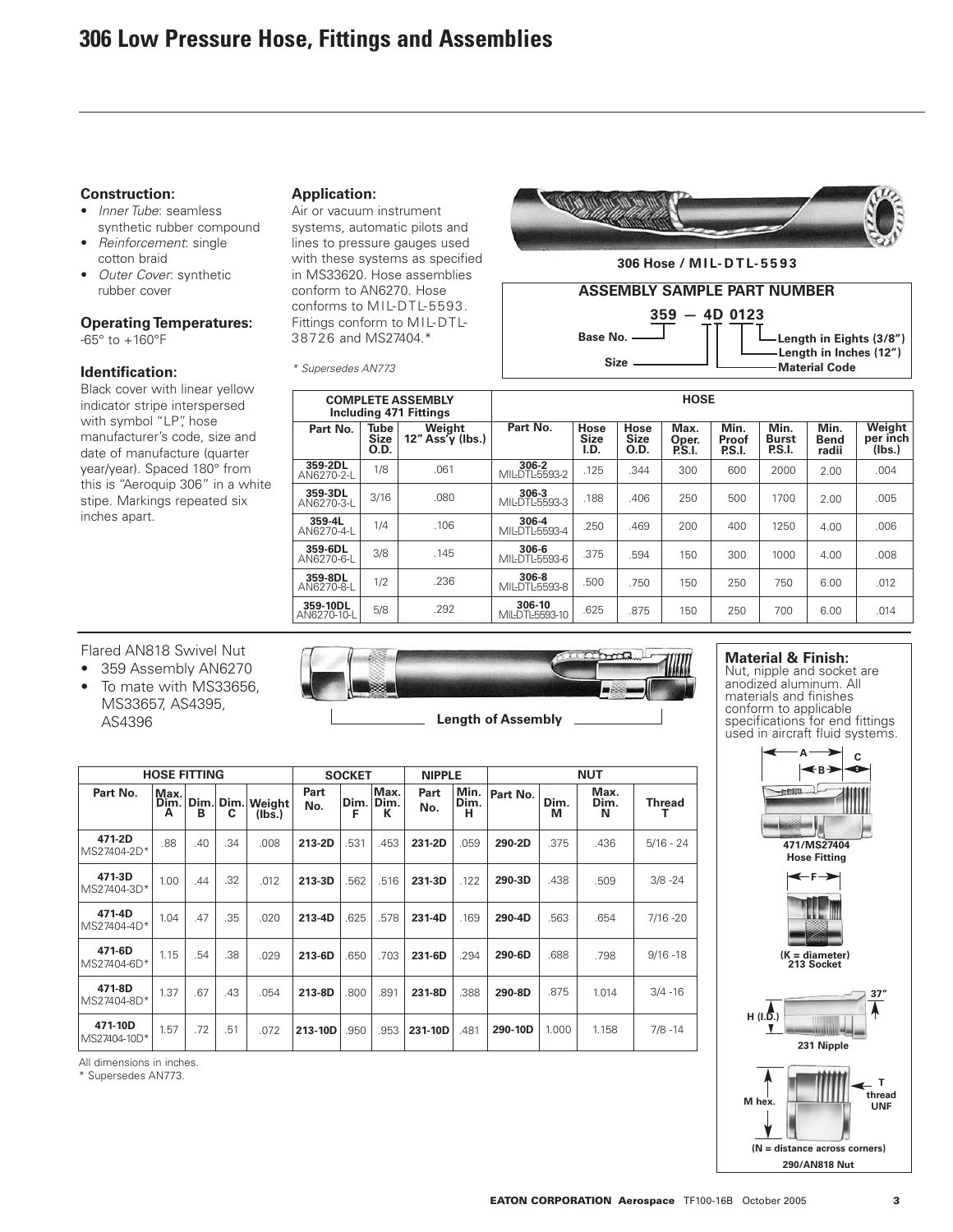# **Construction:**

- Inner Tube: seamless synthetic rubber compound
- Reinforcement: synthetic impregnated single-wire braid over single cotton braid
- Outer Cover: synthetic impregnated oil-resistant cotton braid

# **Operating Temperatures:**

- 303 Hose: -65° to +250°F<br>• 3024 Hose: -40° to +250°F • 302A Hose: -40° to +250°F
- 

# **Identification:**

Grey-black braided cover with linear yellow marking consisting of — "MIL-DTL-8794 ,size, date of manufacture (quarter year/year) and hose manufacturer's code." Spaced 90° from this is a yellow indicator stripe interspersed with "Aeroquip 303" or "Aeroquip 302A." Markings repeated nine inches apart.

**Application:** Medium pressure hydraulic, pneumatic, fuel, oil and coolant systems specified in MS33620. Hose assemblies conform to

MIL-DTL-8795 and MS28741. Hose conforms to MIL-DTL-8794. Fittings conform to MIL-A-5070 and MS24587.\* Hose may be used in submerged applications.

\* Supersedes MS28740, fittings dimensionally and functionally interchangeable.





\* Use D instead of (-) after size for -8 and larger

|                                            | <b>COMPLETE ASSEMBLY</b><br>Including 491 Fittings |                               | <b>HOSE</b>                 |                             |                             |                         |                                                                    |                                |                                |                              |  |  |  |  |
|--------------------------------------------|----------------------------------------------------|-------------------------------|-----------------------------|-----------------------------|-----------------------------|-------------------------|--------------------------------------------------------------------|--------------------------------|--------------------------------|------------------------------|--|--|--|--|
| Part No.                                   | <b>Tube</b><br><b>Size</b><br>O.D.                 | Weight<br>12" Ass'y<br>(lbs.) | Part No.                    | Hose<br><b>Size</b><br>I.D. | Hose<br><b>Size</b><br>O.D. | Max.<br>Oper.<br>P.S.I. | Min.<br>Proof<br>P.S.I.                                            | Min.<br><b>Burst</b><br>P.S.I. | Min.<br><b>Bend</b><br>radii** | Weight<br>per inch<br>(Ibs.) |  |  |  |  |
| 350-3-L <sup>+</sup><br>MS28741-3-L        | 3/16                                               | .175                          | $303-3$<br>MIL-DTL-8794-3   | .125                        | .453                        | 3000                    | 6000                                                               | 12000                          | 3.00                           | .010                         |  |  |  |  |
| $350 - 4 - L$ <sup>11</sup><br>MS28741-4-L | 1/4                                                | .228                          | $303 - 4$<br>MII-DTI-8794-4 | .188                        | .516                        | 3000                    | 6000                                                               | 12000                          | 3.00                           | .011                         |  |  |  |  |
| 350-5-L<br>MS28741-5-L                     | 5/16                                               | .279                          | 303-5<br>MIL-DTL-8794-5     | .250                        | .578                        | 3000                    | 5000                                                               | 10000                          | 3.38                           | .013                         |  |  |  |  |
| $350 - 6 - L$<br>MS28741-6-L               | 3/8                                                | .391                          | $303 - 6$<br>MII-DTI-8794-6 | .313                        | .672                        | 2000                    | 4500                                                               | 9000                           | 4.00                           | .019                         |  |  |  |  |
| 360-8-DL<br>MS28741-8-L                    | 1/2                                                | .417                          | $303 - 8$<br>MIL-DTL-8794-8 | .406                        | .766                        | 2000                    | 4000                                                               | 8000                           | 4.62                           | .022                         |  |  |  |  |
| 360-10-DL<br>MS28741-10-L                  | 5/8                                                | .580                          | 303-10<br>MIL-DTL-8794-10   | .500                        | .922                        | 1750                    | 3500                                                               | 7000                           | 5.50                           | .031                         |  |  |  |  |
| 360-12-DL<br>MS28741-12-L                  | 3/4                                                | .750                          | 303-12<br>MII-DTI-8794-12   | .625                        | 1.078                       | 1500                    | 3000                                                               | 6000                           | 6.50                           | .038                         |  |  |  |  |
| 390A16DL<br>MS28741-16-L                   | 1                                                  | .824                          | 302A16<br>MIL-DTL-8794-16   | .875                        | 1.234                       | 800                     | 1600                                                               | 3200                           | 7.38                           | .037                         |  |  |  |  |
| 390A20DL<br>MS28741-20-L                   | 11/4                                               | 1.274                         | 302A20<br>MIL-DTL-8794-20   | 1.125                       | 1.500                       | 600                     | 1250                                                               | 2500                           | 9.00                           | .043                         |  |  |  |  |
| 390A24DL<br>MS28741-24-L                   | 11/2                                               | 1.558                         | 302A24<br>MIL-DTL-8794-24   | 1.375                       | 1.750                       | 500                     | 1000                                                               | 2000                           | 11.00                          | .056                         |  |  |  |  |
| 390A32DL<br>MS28741-32-L                   | $\overline{2}$                                     | 2.453                         | 302A32<br>MIL-DTL-8794-32   | 1.812                       | 2.219                       | 350                     | 700                                                                | 1400                           | 13.25                          | .078                         |  |  |  |  |
| ** At mayimum onerating pressure           |                                                    |                               |                             |                             |                             |                         | the used where dynamic impulse does not exceed 3750 psi If dynamic |                                |                                |                              |  |  |  |  |

\*\* At maximum operating pressure. **†** Not to be used in hydraulic systems.

**††** May be used where dynamic impulse does not exceed 3750 psi. If dynamic impulses of 4500 psi are required MIL-H-8790 hose assemblies shall be used.

# Flared AN818 Swivel Nut

- 350, 360, 390A Assembly MS28741 To mate with MS33656,
- MS33657, AS4395, AS4396

|  | <b>HOW ARE JOIN AND ARE SITE OF LAND AT A COMPANY.</b> |  |
|--|--------------------------------------------------------|--|
|  |                                                        |  |
|  |                                                        |  |
|  | <b>Length of Assembly</b>                              |  |

| <b>HOSE FITTING</b>    |                   |           |           |                  | <b>SOCKET</b>         |           |                   | <b>NIPPLE</b>          |                   | <b>NUT</b> |           |                   |                 |  |  |
|------------------------|-------------------|-----------|-----------|------------------|-----------------------|-----------|-------------------|------------------------|-------------------|------------|-----------|-------------------|-----------------|--|--|
| Part No.               | Max.<br>Dim.<br>А | Dim.<br>в | Dim.<br>C | Weight<br>(lbs.) | Part No.              | Dim.<br>F | Max.<br>Dim.<br>К | Part No.               | Min.<br>Dim.<br>н | Part No.   | Dim.<br>М | Max.<br>Dim.<br>N | <b>Thread</b>   |  |  |
| 491-3<br>*MS24587-3    | 1.43              | .65       | .32       | .034             | 210-3D<br>MS24590-3   | .1.000    | .630              | $251-3$<br>MS24588-3   | .123              | 290-3      | .438      | .51               | $3/8 - 24$      |  |  |
| 491-4<br>*MS24587-4    | 1.51              | .65       | .35       | .055             | 210-4D<br>MS24590-4   | 1.100     | .693              | $251 - 4$<br>MS24588-4 | .170              | 290-4      | 563       | .65               | $7/16 - 20$     |  |  |
| 491-5<br>*MS24587-5    | 1.64              | .74       | .38       | .071             | 210-5D<br>MS24590-5   | 1.200     | .755              | $251 - 5$<br>MS24588-5 | .232              | 290-5      | 625       | .72               | $1/2 - 20$      |  |  |
| 491-6<br>*MS24587-6    | 1.79              | .77       | .38       | .096             | 210-6D<br>MS24590-6   | 1.300     | .880              | $251-6$<br>MS24588-6   | .295              | 290-6      | 688       | .80               | $9/16 - 18$     |  |  |
| 491-8D<br>*MS24587-8   | 2.22              | .94       | .43       | .097             | 210-8D<br>MS24590-8   | 1.650     | 1.005             | 251-8D<br>MS24588-8    | .390              | 290-8D     | .875      | 1.01              | $3/4 - 16$      |  |  |
| 491-10D<br>*MS24587-10 | 2.42              | 1.00      | .51       | .135             | 210-10D<br>MS24590-10 | 1.800     | 1.234             | 251-10D<br>MS24588-10  | .484              | 290-10D    | 1.000     | 1.16              | $7/8 - 14$      |  |  |
| 491-12D<br>*MS24587-12 | 2.70              | 1.00      | .57       | .185             | 210-12D<br>MS24590-12 | 2.100     | 1.359             | 251-12D<br>MS24588-12  | .608              | 290-12D    | 1.250     | 1.45              | $1^{1/16} - 12$ |  |  |
| 491-16D<br>*MS24587-16 | 2.34              | .94       | .60       | .220             | 210-16D<br>MS24591-16 | 1.661     | 1.546             | 251-16D<br>MS24589-16  | .810              | 290-16D    | 1.500     | 1.74              | $1^{5/16} - 12$ |  |  |
| 491-20D<br>*MS24587-20 | 2.48              | 1.00      | .64       | .422             | 210-20D<br>MS24591-20 | 1.750     | 1.921             | 251-20D<br>MS24589-20  | 1.042             | 290-20D    | 2.000     | 2.33              | $1^{5/8} - 12$  |  |  |
| 491-24D<br>*MS24587-24 | 2.67              | 1.09      | .74       | .504             | 210-24D<br>MS24591-24 | 1.845     | 2.124             | 251-24D<br>MS24589-24  | 1.276             | 290-24D    | 2.250     | 2.62              | $1^{7/8} - 12$  |  |  |
| 491-32D<br>*MS24587-32 | 3.21              | 1.24      | .93       | .850             | 210-32D<br>MS24591-32 | 2.250     | 2.640             | 251-32D<br>MS24589-32  | 1.745             | 290-32D    | 2.875     | 3.34              | $2^{1/2} - 12$  |  |  |

**Material & Finish:**

Nut and nipple, sizes 3 through 6, cadmium-plated steel. Nut and nipple sizes 8 and up, and socket, anodized aluminum. All materials and finishes conform to applicable specifications for end fittings used in aircraft fluid systems.

Elbow fittings are available for 303, 302A hose.



All dimensions in inches.

\* Supersedes MS28740, fittings dimensionally and functionally interchangeable.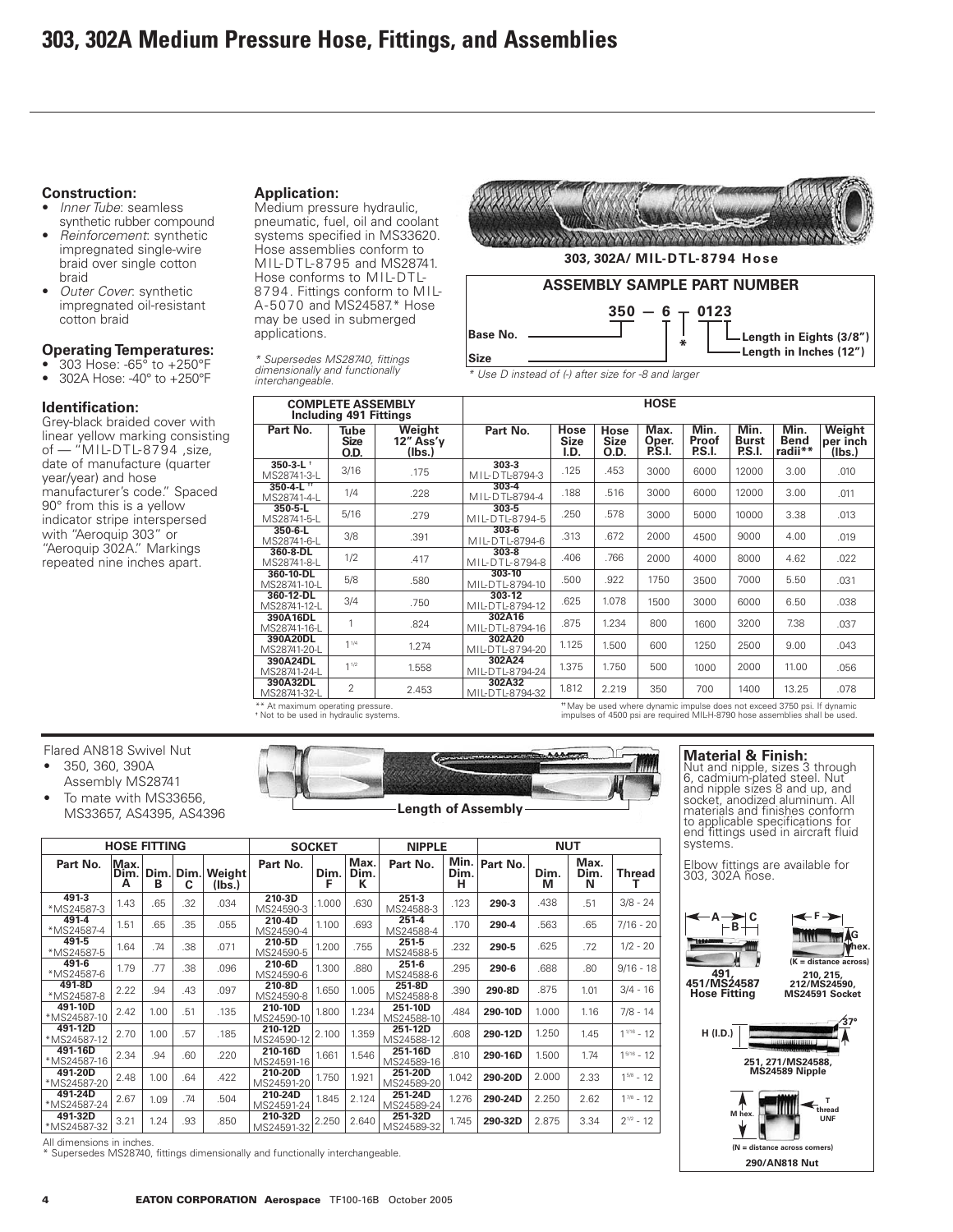# **303, 302A Medium Pressure, Flared Hose Assemblies -4 through -10 and -12 through -32**

| <b>Fitting A</b> | <b>Fitting B</b> | <b>Type</b>       | <b>Material</b> | <b>Fitting A</b><br>Part No. | <b>Assembly</b><br><b>Base No.</b> | <b>Fitting B</b><br>Part No. |
|------------------|------------------|-------------------|-----------------|------------------------------|------------------------------------|------------------------------|
|                  |                  | <b>Unsleeved</b>  | Alum.           | 491                          | 360                                | 491                          |
|                  |                  |                   | Alum.           | 451                          | 390A                               | 451                          |
|                  | {{ ∃ ∃           |                   | Steel           | 491                          | 350                                | 491                          |
|                  |                  | <b>Firesleeve</b> | Alum.           | 491 or 451                   | 624000                             | 491 or 451                   |
|                  |                  |                   | Steel           | 491 or 451                   | 624000                             | 491 or 451                   |
|                  |                  | <b>Unsleeved</b>  | Alum.           | 491 or 451                   | 950012                             | 980006                       |
|                  |                  |                   | Steel           | 491<br>or 451                | 950012                             | 980006                       |
|                  |                  | <b>Firesleeve</b> | Alum.           | 491 or 451                   | 624040                             | 980006                       |
|                  |                  |                   | Steel           | 491 or 451                   | 624040                             | 980006                       |
|                  |                  | <b>Unsleeved</b>  | Alum.           | 491 or 451                   | 950004                             | 980005                       |
| W                |                  |                   | Steel           | 491 or 451                   | 950004                             | 980005                       |
|                  |                  | <b>Firesleeve</b> | Alum.           | 491 or 451                   | 624023                             | 980005                       |
|                  |                  |                   | Steel           | 491 or 451                   | 624023                             | 980005                       |
|                  |                  | <b>Unsleeved</b>  | Alum.           | 980006                       | 950010                             | 980006                       |
|                  |                  |                   | Steel           | 980006                       | 950816                             | 980006                       |
|                  |                  | <b>Firesleeve</b> | Alum.           | 980006                       | 630907                             | 980006                       |
|                  |                  |                   | Steel           | 980006                       | 624071                             | 980006                       |
|                  |                  | <b>Unsleeved</b>  | Alum.           | 980006                       | 950003                             | 980005                       |
|                  |                  |                   | Steel           | 980006                       | 950668                             | 980005                       |
|                  |                  | <b>Firesleeve</b> | Alum.           | 980006                       | 630908                             | 980005                       |
|                  |                  |                   | Steel           | 980006                       | 624055                             | 980005                       |
|                  |                  | <b>Unsleeved</b>  | Alum.           | 980005                       | 950002                             | 980005                       |
|                  |                  |                   | Steel           | 980005                       | 950680                             | 980005                       |
|                  |                  | <b>Firesleeve</b> | Alum.           | 980005                       | 630909                             | 980005                       |
|                  |                  |                   | Steel           | 980005                       | 624036                             | 980005                       |

# **-4 through -10 Flared AN818 Swivel Nut Fittings and Assemblies**

**-12 through -32 Flared AN818 Swivel Nut Fittings and Assemblies**

| <b>Fitting A</b> | <b>Fitting B</b> | Type              | <b>Material</b> | <b>Fitting A</b><br>Part No. | <b>Assembly</b><br><b>Base No.</b> | <b>Fitting B</b><br>Part No. |
|------------------|------------------|-------------------|-----------------|------------------------------|------------------------------------|------------------------------|
|                  |                  | <b>Unsleeved</b>  | Alum.           | 91                           | 360                                | 491                          |
|                  |                  |                   | Alum.           | 451                          | 390A                               | 451                          |
|                  | -17 -<br>}}      |                   | Steel           | 491                          | 350                                | 491                          |
|                  |                  | <b>Firesleeve</b> | <b>Alum</b>     | 491 or 451                   | 624000                             | 491 or 451                   |
|                  |                  |                   | Steel           | 491 or 451                   | 624000                             | 491 or 451                   |
|                  |                  | <b>Unsleeved</b>  | Alum.           | 491 or 451                   | 950234                             | 980136                       |
|                  |                  |                   | Steel           | 491 or 451                   | 950234                             | 980136                       |
|                  |                  | <b>Firesleeve</b> | Alum.           | 491 or 451                   | 624037                             | 980136                       |
|                  |                  |                   | Steel           | 491 or 451                   | 624037                             | 980136                       |
|                  |                  | <b>Unsleeved</b>  | Alum.           | 491 or 451                   | 950192                             | 980137                       |
|                  | ₩                |                   | Steel           | 491 or 451                   | 950192                             | 980137                       |
|                  |                  | <b>Firesleeve</b> | Alum.           | 491 or 451                   | 624066                             | 980137                       |
|                  |                  |                   | Steel           | 491 or 451                   | 624066                             | 980137                       |
|                  |                  | <b>Unsleeved</b>  | Alum.           | 980136                       | 950247                             | 980136                       |
|                  |                  |                   | Steel           | 980136                       | 950817                             | 980136                       |
|                  |                  | <b>Firesleeve</b> | Alum.           | 980136                       | 624089                             | 980136                       |
|                  |                  |                   | Steel           | 980136                       | 630910                             | 980136                       |
|                  |                  | <b>Unsleeved</b>  | Alum.           | 980136                       | 950233                             | 980137                       |
|                  |                  |                   | Steel           | 980136                       | 950818                             | 980137                       |
|                  |                  | <b>Firesleeve</b> | Alum.           | 980136                       | 630911                             | 980137                       |
|                  |                  |                   | Steel           | 980136                       | 624912                             | 980137                       |
|                  |                  | <b>Unsleeved</b>  | Alum.           | 980137                       | 950248                             | 980137                       |
|                  |                  |                   | Steel           | 980137                       | 950819                             | 980137                       |
|                  |                  | <b>Firesleeve</b> | Alum.           | 980137                       | 630905                             | 980137                       |
|                  |                  |                   | Steel           | 980137                       | 630913                             | 980137                       |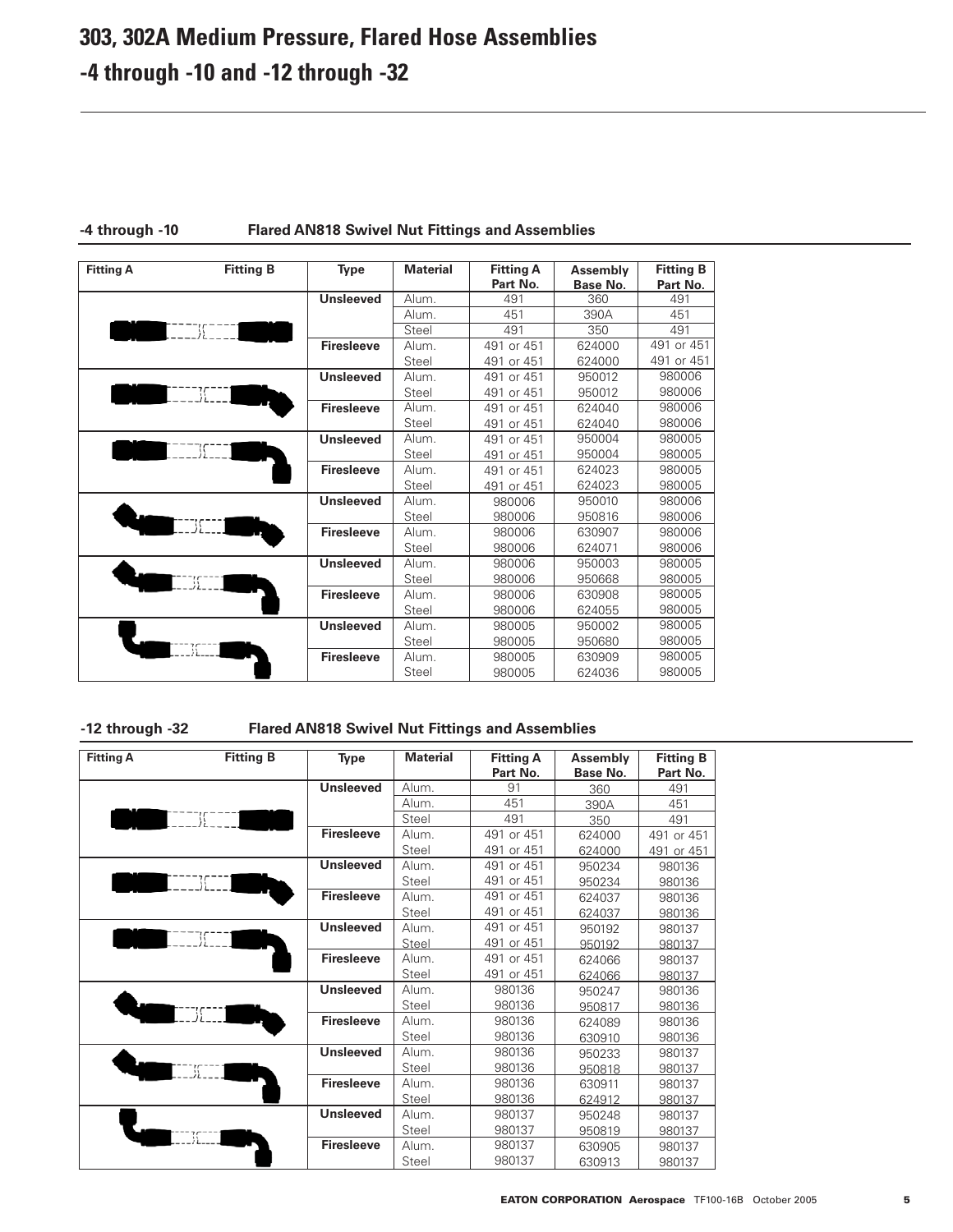Globeseal Flareless

• 950532 Assembly • To mate with MS33514, MS33515, AS33514, AS333515



**Length of Assembly**

|             | <b>HOSE FITTING</b> | (Globeseal) |                  |             | <b>SOCKET</b> |           |                                  | <b>NIPPLE ASSEMBLY</b><br>(Globeseal) |                   |           |                   |                 |  |
|-------------|---------------------|-------------|------------------|-------------|---------------|-----------|----------------------------------|---------------------------------------|-------------------|-----------|-------------------|-----------------|--|
| Part<br>No. | Max.<br>Dim.<br>А   | Dim.<br>в   | Weight<br>(Ibs.) | Part<br>No. | Dim.<br>F     | Dim.<br>G | Max.<br>Part<br>Dim.<br>No.<br>К |                                       | Min.<br>Dim.<br>н | Dim.<br>М | Max.<br>Dim.<br>N | <b>Thread</b>   |  |
| 440-4       | 1.78                | .94         | .068             | 210-4D      | 1.100         | .625      | .693                             | 440-3-4                               | .170              | .562      | .65               | $7/16 - 20$     |  |
| 440-5       | 1.92                | 1.05        | .081             | 210-5D      | 1.200         | .688      | .755                             | 440-3-5                               | .232              | .625      | .72               | $1/2 - 20$      |  |
| 440-6       | 2.11                | 1.11        | .122             | 210-6D      | 1.300         | .812      | .880                             | 440-3-6                               | .295              | .688      | .80               | $9/16 - 18$     |  |
| 440-8D      | 2.58                | 1.33        | .117             | 215-8D      | 1.650         | .938      | 1.005                            | 440-3-8D                              | .390              | .875      | 1.01              | $3/4 - 16$      |  |
| 440-10D     | 2.84                | 1.46        | .167             | 215-10D     | 1.800         | 1.125     | 1.234                            | 440-3-10D                             | .484              | 1.000     | 1.16              | $7/8 - 14$      |  |
| 440-12D     | 3.14                | 1.47        | .222             | 215-12D     | 2.100         | 1.250     | 1.359                            | 440-3-12D                             | .608              | 1.250     | 1.45              | $1^{1/16} - 12$ |  |
| 440-16D     | 2.97                | 1.60        | .286             | 212-16D     | 1.661         | 1.438     | 1.546                            | 440-3-16D                             | .810              | 1.500     | 1.74              | $1^{5/16} - 12$ |  |
| 440-20D     | 3.17                | 1.72        | .503             | 212-20D     | 1.750         | 1.750     | 1.921                            | 440-3-20D                             | 10.42             | 2.000     | 2.33              | $1^{5/8} - 12$  |  |
| 440-24D     | 3.49                | 1.94        | .606             | 212-24D     | 1.845         | 1.938     | 2.124                            | 440-3-24D                             | 1.276             | 2.250     | 2.62              | $1^{7/8} - 12$  |  |

All dimensions in inches.

## **Material & Finish:**

Nut and nipple, sizes 4 through 6, cadmium-plated steel. Nut and nipple sizes 8 and up, and socket, anodized aluminum. All materials and finishes conform to applicable specifications for end fittings used in aircraft fluid systems.



# **Globeseal Flareless Assemblies**

| <b>Fitting A</b> | <b>Fitting B</b> | <b>Type</b>       | <b>Material</b> | <b>Fitting A</b><br>Part No. | <b>Assembly</b><br>Base No. | <b>Fitting B</b><br>Part No. |
|------------------|------------------|-------------------|-----------------|------------------------------|-----------------------------|------------------------------|
|                  |                  | <b>Unsleeved</b>  | Alum.           | 440                          | 950532                      | 440                          |
|                  |                  |                   | Steel           | 440                          | 950532                      | 440                          |
|                  |                  | <b>Firesleeve</b> | Alum.           | 440                          | 630943                      | 440                          |
|                  |                  |                   | Steel           | 440                          | 630942                      | 440                          |
|                  |                  | <b>Unsleeved</b>  | Alum.           | 440                          | 950781                      | 980688                       |
|                  |                  |                   | Steel           | 440                          | 950781                      | 980688                       |
|                  |                  | <b>Firesleeve</b> | Alum.           | 440                          | 630945                      | 980688                       |
|                  |                  |                   | Steel           | 440                          | 630944                      | 980688                       |
|                  |                  | <b>Unsleeved</b>  | Alum.           | 440                          | 950645                      | 980569                       |
|                  | JΣ               |                   | Steel           | 440                          | 950645                      | 980569                       |
|                  |                  | <b>Firesleeve</b> | Alum.           | 980688                       | 630947                      | 980569                       |
|                  |                  |                   | Steel           | 980688                       | 630946                      | 980569                       |
|                  |                  | <b>Unsleeved</b>  | Alum.           | 980688                       | 950785                      | 980688                       |
|                  |                  |                   | Steel           | 980688                       | 950782                      | 980688                       |
|                  |                  | <b>Firesleeve</b> | Alum.           | 980688                       | 630949                      | 980688                       |
|                  |                  |                   | Steel           | 980688                       | 630949                      | 980688                       |
|                  |                  | <b>Unsleeved</b>  | Alum.           | 980688                       | 950786                      | 980569                       |
|                  |                  |                   | Steel           | 980688                       | 950783                      | 980569                       |
|                  |                  | <b>Firesleeve</b> | Alum.           | 980688                       | 630951                      | 980569                       |
|                  |                  |                   | Steel           | 980688                       | 630950                      | 980569                       |
|                  |                  | <b>Unsleeved</b>  | Alum.           | 980569                       | 950787                      | 980569                       |
|                  |                  |                   | Steel           | 980569                       | 950784                      | 980569                       |
|                  |                  | <b>Firesleeve</b> | Alum.           | 980569                       | 630953                      | 980569                       |
|                  |                  |                   | Steel           | 980569                       | 630952                      | 980569                       |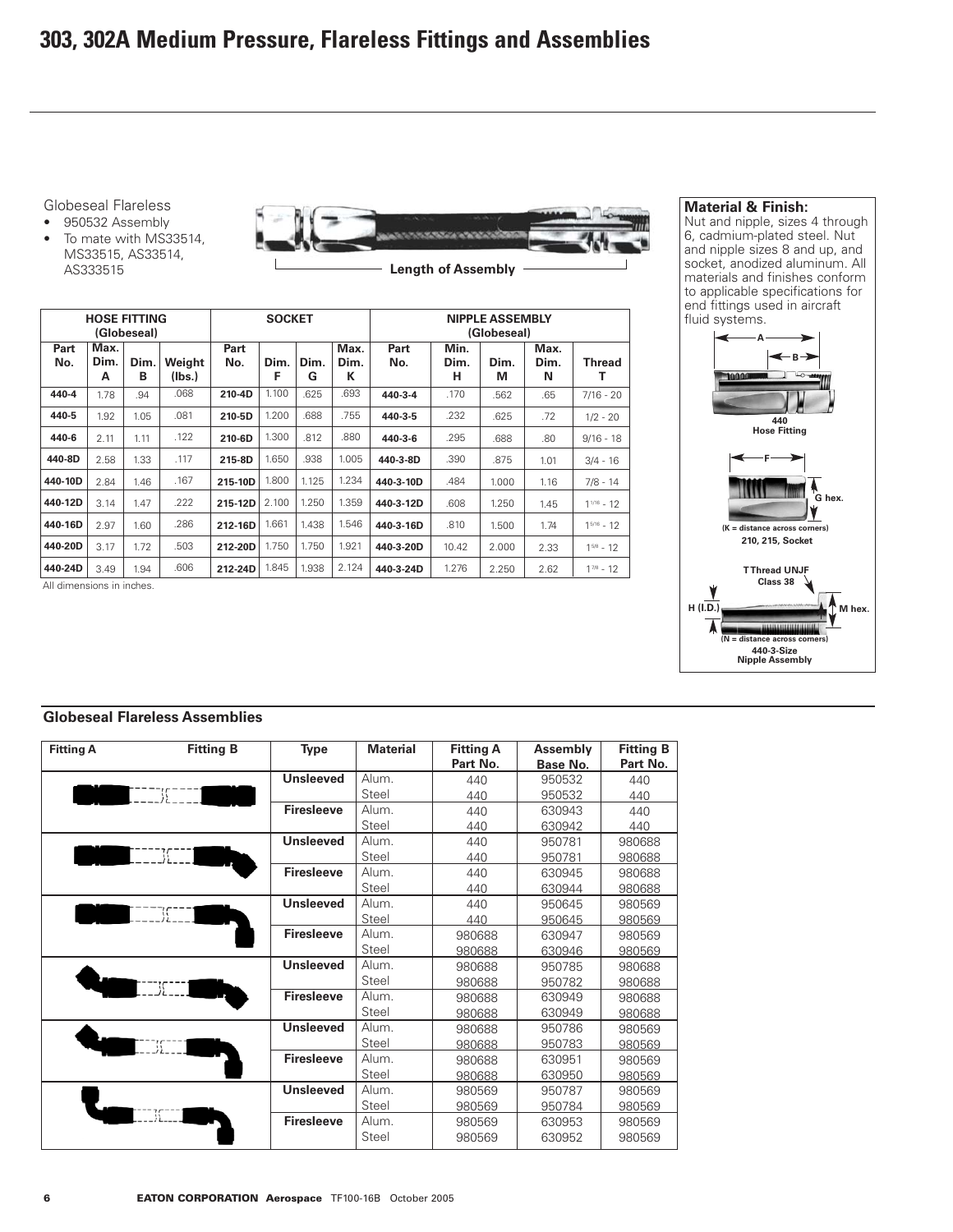# **306, 303 and 302A Hose**



Cut hose squarely to length. Use hose cut-off machine or fine tooth hacksaw. Do not remove the cover if using a hacksaw; wrap hose with several layers of tape before cutting.



#### **Step 2.**

Place socket in vise. Do not overtighten vise on thin walled sockets of lightweight fittings. Screw hose counter-clockwise into socket until it bottoms. Back off 1/4 turn.

#### **Step 3.**

Tighten nipple and nut on assembly mandrel. The use of Aeroquip brand S1051 hand assembly tools are recommended to avoid damage to the sealing surface and to properly support the inner tube.



#### **Step 4.**

Lubricate inside of hose and nipple threads liberally. Use lubricating oil, petrolatum or light grease.



#### **Step 5.**

Screw nipple into socket and hose using wrench on assembly tool hex. Nut must swivel freely when assembly tool is removed. Maximum allowable gap between nut and socket is 1/16". On -32 screw in until turning becomes difficult, back out nipple, relubricate and reassemble.

# **Elbow Hose Assemblies - 303 and 302A**



#### **Step 1.**

Cut hose squarely to length. Use hose cut off machine or fine tooth hacksaw. If using a hacksaw, wrap hose with tape before cutting. Do not remove cover.

#### **Step 2**.

Place socket in vises. Do not overtighten vise on thin walled sockets of light weight fittings. Screw hose counter-clockwise into socket until it bottoms. Back off 1/4 turn.



### **Step 3.**

Flange elbow fittings. Drop flange over threaded end of nipple. Nipple shoulder must fit into counter bore of flange.

#### **Step 4.**

Lubricate inside of hose and nipple threads liberally. Use lubricating oil, petrolatum or light grease.



#### **Step 5.**

Screw nipple into socket and hose using wrench on elbow hex. Tighten until hex is snug against socket. On - 32 and larger sizes, screw in until turning becomes difficult, back out nipple, relubricate and reassemble.



#### **Step 6.**

Adjustments may be necessary to obtain the desired position angle between two elbows. In order to minimize backing off elbows to position, the following procedure should supplement Step 5.

- A. Tighten both elbows to maximum allowable gap (reference Step 6C), then start to position for relative angle between the elbows.
- B. Finish assembly by adjusting both elbows. Backing-off to position should be avoided and in no case should exceed 1/4 turn.
- C. Maximum allowable gap between nipple hex and socket is 1/16" using 303 and 302A hose.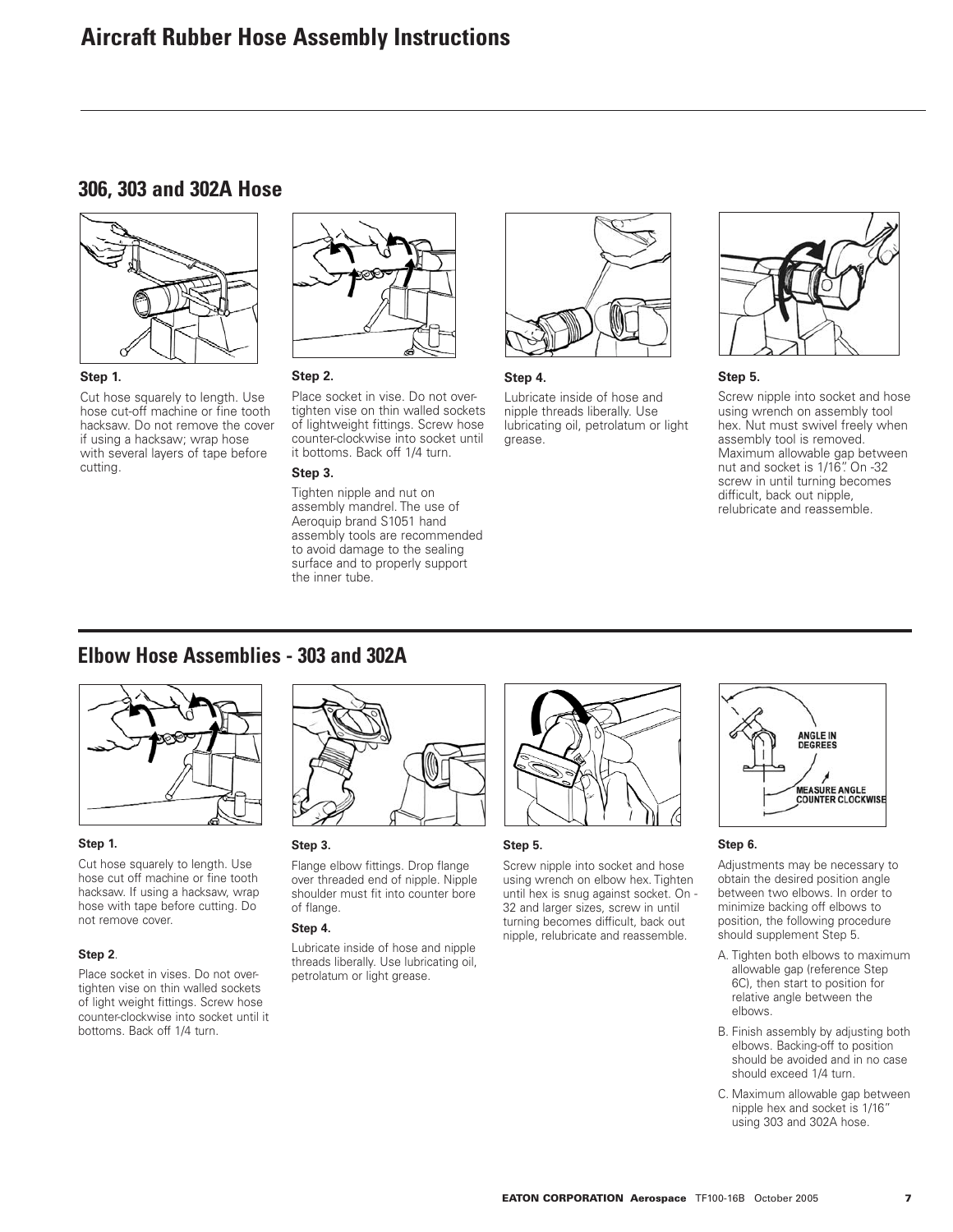# **Hose Cut-off Factors**

Cut off factors shown below indicate difference (in inches) between Length "L" and Length "J" illustrated on sample hose assembly.



|                        |                                                   |                           |                                              |     | <b>HOSE DASH SIZE</b> |      |      |      |      |       |             |                               |       |                          |       |
|------------------------|---------------------------------------------------|---------------------------|----------------------------------------------|-----|-----------------------|------|------|------|------|-------|-------------|-------------------------------|-------|--------------------------|-------|
|                        | <b>HOSE</b>                                       |                           | <b>ASSEMBLY</b>                              | -2  | $-3$                  | -4   | -5   | -6   | -8   | $-10$ | $-12$       | -16                           | $-20$ | $-24$                    | $-32$ |
| <b>Low Pressure</b>    | 306                                               | Flared<br><b>Fittings</b> | Straight Swivel to<br>Straight Swivel        | .80 | .88                   | .94  |      | 1.08 | 1.34 | 1.44  |             |                               |       |                          |       |
| <b>Medium Pressure</b> | Flared<br>302A<br>303<br>Fittings                 |                           | Straight Swivel to<br><b>Straight Swivel</b> |     | .32                   | 1.30 | 1.50 | 1.54 | 1.90 |       | $2.02$ 2.02 |                               |       | $1.90$   $2.00$   $2.18$ | 2.50  |
|                        | 302A<br>Globeseal<br>303<br>Flareless<br>Fittings |                           | Straight Swivel to<br><b>Straight Swivel</b> |     |                       | 1.88 | 2.10 | 2.22 |      |       |             | 2.66 2.92 2.94 3.20 3.44 3.88 |       |                          | 4.74  |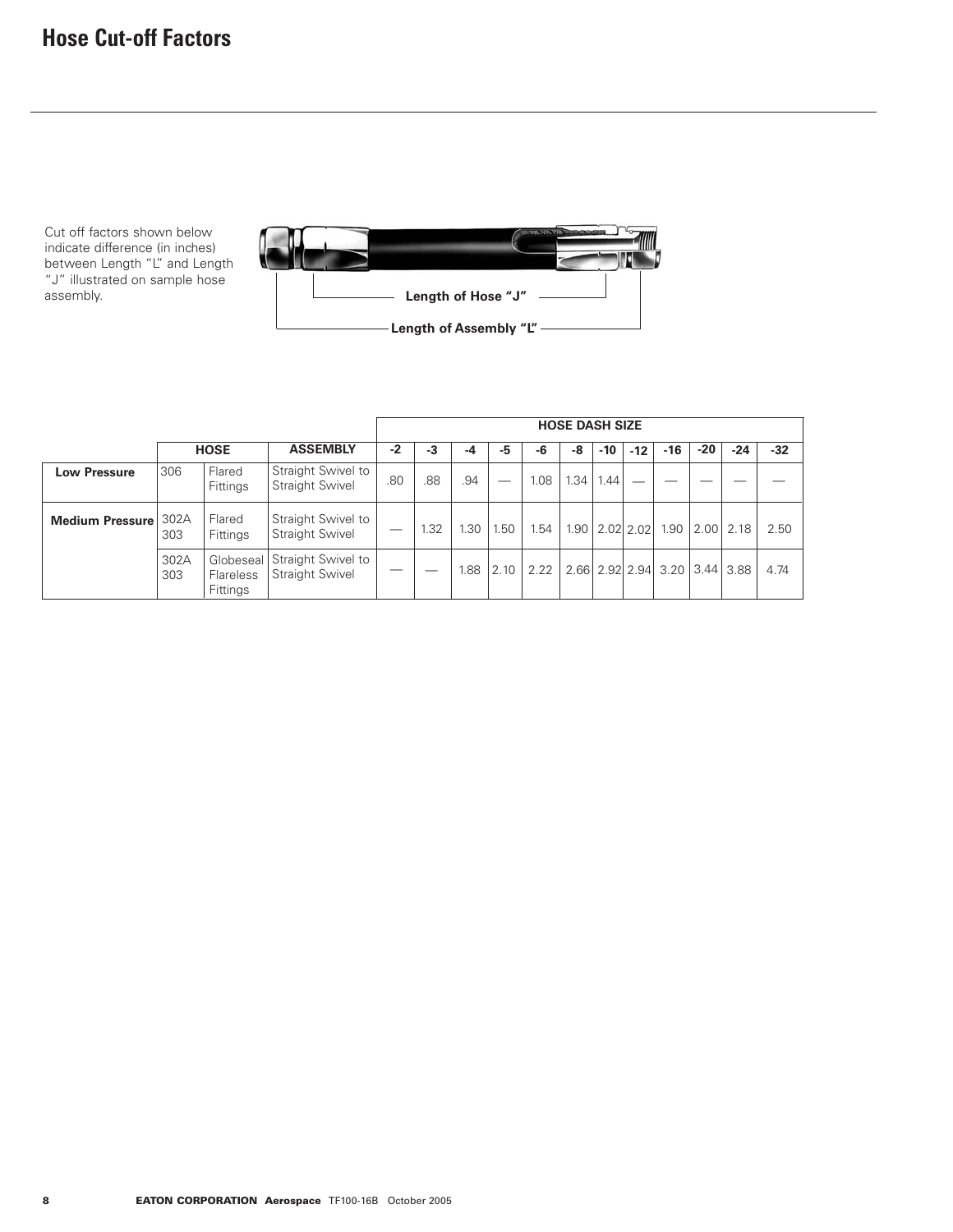## **S1385 Hose Cutoff Saw**



Eaton's Aeroquip brand S1385 hose cutoff saw is compact and easy to operate. The spring arm is designed with an improved stabilizer to insure fast and efficient cutting of hydraulic hoses. The S1385 saw will cut single wire braid hoses through 1.25 inches and 2-wire braid hoses through 1 inch as well as textile hoses through 2 inches.

The S1385 cutoff saw is easily bench-mounted eliminating the need for a special stand. It is also equipped with a safety clutch to prevent motor damage in case of binding. The blade is well guarded and can easily be changed. See brochure AEB-262 for more details.

# **S1385 Features**

- Low Cost
- Compact
- **Easy Operation**
- Bench-Mounted
- **Built-in Safety Features**
- U.L. Listed

# **Electrical Requirements**

21/2 horsepower electric motor. 115V, single phase, AC-DC, 5-60 Hz, 5200 rpm.

#### **S1380 Hose Assembly Machine**



Eaton designed the S1380 hose assembly machine to simplify and speed the assembly of hoses with standard screw together reusable fittings. The machine features a durable 1 H.P., 3-phase, 60 cycle electric brakemotor operating at 1750 R.P.M. The motor is "C" face mounted to a speed reducer which provides a working spindle with 58.3 R.P.M. With the S1380 machine you can quickly assemble straight or elbow-type reusable fittings on medium pressure hoses in sizes -3 (3/16") through -12 (3/4") and high pressure hoses in sizes -4 (1/4") through -12 (3/4"). This hose assembly machine is simple to operate with an easily adjusted spindle lock for changing mandrels or operations and a carriage vise for accurate fitting assembly. The complete machine comes with two sets of chuck jaws, fire mandrels and operator's manual. See brochure AEB-257 for complete information.

## **Machine Specifications**

Dimensions: 12" high x 34" long x 27" wide

Weight: 200 lbs. (approx.)

Hose Range: -3 (3/16") through -12 (3/4"), medium pressure -4 (1/4") through -12 (3/4"), high pressure

Motor Power: 1 horsepower

#### **Electrical Requirements**

230/460V, 3 phase, 60 cycle, 120V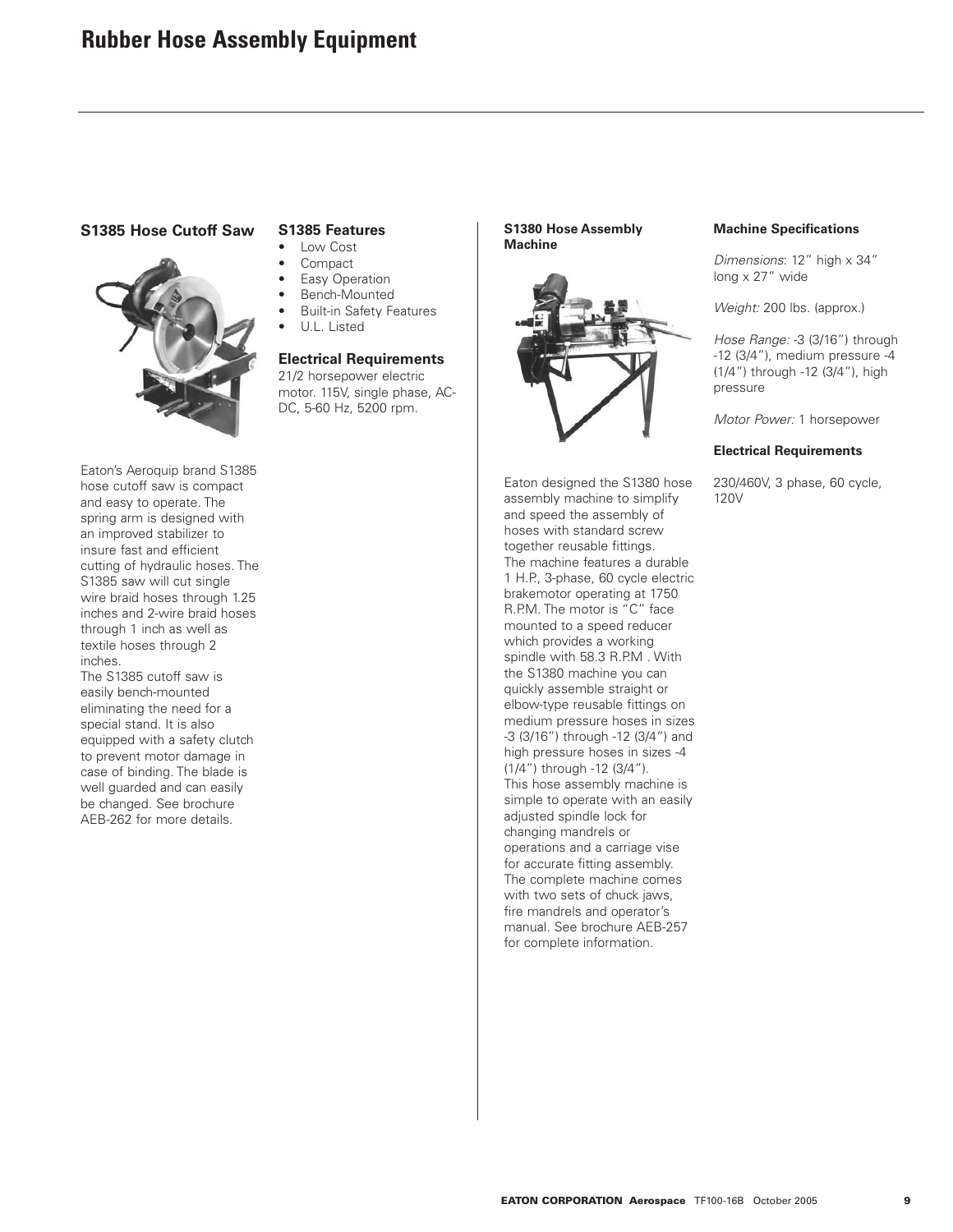FAILURE OR IMPROPER SELECTION,USE, OR ASSEMBLY OF THE PRODUCTS AND COMPONENTS FOR APPLICATIONS DESCRIBED HEREIN CAN RESULT IN POSSIBLE PROPERTY DAMAGE, PERSONAL INJURY OR DEATH. This document and any other related information from Eaton® Aeroquip® or its affiliates and authorized distributors, provide product options for consideration by Users having technical expertise with these products. Due to the wide variety of applications and operating conditions for these products and components, the User is solely responsible for making the final selection of the products and ensuring that all performance, safety and warning requirements for the User's intended application are met. Eaton® Aeroquip® recommends that Eaton® Aeroquip® hose, fittings or assembly equipment must be used only with other Eaton® Aeroquip® hose, fittings or assembly equipment,and Eaton

Aeroquip and/or its affiliates disclaim any obligation or liability (including all incidental and consequential damages)to the extent Eaton® Aeroquip® hose, fittings or assembly equipment is used with any other manufacturer's hose, fittings or assembly equipment or in the event that Eaton® Aeroquip® recommended processes and product instructions for hose assemblies are not followed. The products described herein, including product features, specifications, designs, and availability are subject to change at any time without notice.